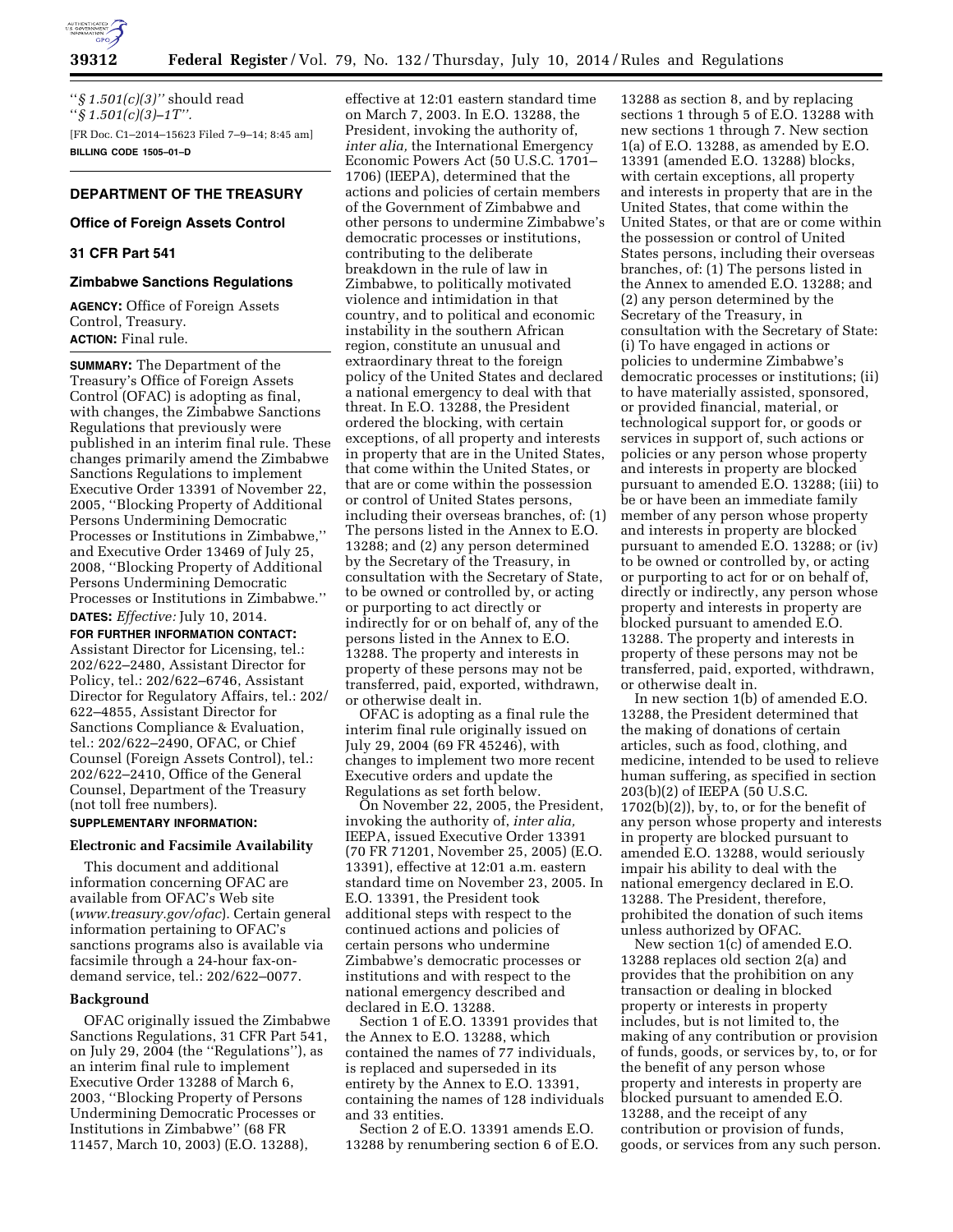New sections 2(a) and 2(b) of amended E.O. 13288 renumber old sections 2(b) and 2(c), and prohibit any transaction by a United States person or within the United States that evades or avoids, has the purpose of evading or avoiding, or attempts to violate any of the prohibitions set forth in amended E.O. 13288 as well as any conspiracy formed to violate such prohibitions.

New section 5 of amended E.O. 13288 replaces old section 4 and authorizes the Secretary of the Treasury, in consultation with the Secretary of State, to take such actions, including the promulgation of rules and regulations, and to employ all powers granted to the President by IEEPA, as may be necessary to carry out the purposes of amended E.O. 13288. Section 5 of amended E.O. 13288 also provides that the Secretary of the Treasury may redelegate any of these functions to other officers and agencies of the U.S. Government.

On July 25, 2008, the President, invoking the authority of, *inter alia,*  IEEPA, issued Executive Order 13469 (73 FR 43841, July 29, 2008) (E.O. 13469). In E.O. 13469, the President found that the continued actions and policies of the Government of Zimbabwe and other persons to undermine Zimbabwe's democratic processes or institutions, manifested in the fundamentally undemocratic election held on June 27, 2008, to commit acts of violence and other human rights abuses against political opponents, and to engage in public corruption, including by misusing public authority, constitute an unusual and extraordinary threat to the foreign policy of the United States. To deal with that threat, the President expanded the scope of the national emergency declared in E.O. 13288 and relied upon for additional steps taken in E.O. 13391.

Section 1(a) of E.O. 13469 blocks, with certain exceptions, all property and interests in property that are in the United States, that come within the United States, or that are or come within the possession or control of United States persons, including their overseas branches, of any person determined by the Secretary of the Treasury, after consultation with the Secretary of State: (i) To be a senior official of the Government of Zimbabwe; (ii) to be owned or controlled by, directly or indirectly, the Government of Zimbabwe or an official or officials of the Government of Zimbabwe; (iii) to have engaged in actions or policies to undermine Zimbabwe's democratic processes or institutions; (iv) to be responsible for, or to have participated in, human rights abuses related to

political repression in Zimbabwe; (v) to be engaged in, or to have engaged in, activities facilitating public corruption by senior officials of the Government of Zimbabwe; (vi) to be a spouse or dependent child of any person whose property and interests in property are blocked pursuant to E.O. 13288, E.O. 13391, or E.O. 13469; (vii) to have materially assisted, sponsored, or provided financial, material, logistical or technical support for, or goods or services in support of, the Government of Zimbabwe, any senior official thereof, or any person whose property and interests in property are blocked pursuant to E.O. 13288, E.O. 13391, or E.O. 13469; or (viii) to be owned or controlled by, or to have acted or purported to act for or on behalf of, directly or indirectly, any person whose property and interests in property are blocked pursuant to E.O. 13288, E.O. 13391, or E.O. 13469. The property and interests in property of the persons described above may not be transferred, paid, exported, withdrawn, or otherwise dealt in.

Sections 1(b) and 1(c) of E.O. 13469 contain provisions nearly identical to the same sections in amended E.O. 13288. Section 1(d) of E.O. 13469 states that the provisions of E.O. 13288 and E.O. 13391 remain in effect, and that E.O. 13469 does not affect any action taken pursuant to those orders. Sections 2 and 5 of E.O. 13469 also contain provisions nearly identical to the same sections in amended E.O. 13288.

OFAC today is amending the Regulations to implement the relevant provisions of E.O. 13391 and E.O. 13469, as well as to update certain provisions and to make other technical and conforming changes. OFAC is revising and republishing in its entirety subpart B of the Regulations, which sets forth the prohibitions contained in the Executive orders. In particular, OFAC is revising § 541.201 to incorporate the new designation criteria provided for in E.O. 13391 and E.O. 13469.

In subpart C, which defines key terms used throughout the Regulations, new §§ 541.313 through 541.315 are being added to define key terms used in the new blocking prohibitions or elsewhere in the Regulations. Also, certain existing definitions in subpart C are being updated or revised to take account of new provisions and to provide greater clarity with respect to the terms being used.

This rule also revises and republishes in its entirety subpart D, which contains interpretive sections regarding the Regulations. In particular, new § 541.408 is being added to clarify prohibitions with respect to charitable

contributions, and new § 541.411 is being added to clarify that a person whose property and interests are blocked pursuant to this program has an interest in all property and interests in property of an entity in which it owns, directly or indirectly, a 50 percent or greater interest.

Transactions otherwise prohibited under the Regulations but found to be consistent with U.S. policy may be authorized by one of the general licenses contained in subpart E of the Regulations or by a specific license issued pursuant to the procedures described in subpart E of 31 CFR part 501. This rule also amends subpart E. In particular, a general license is being added in § 541.508, authorizing payments from outside the United States for the provision of legal services authorized in § 541.507. In addition, a general license that previously had been posted only on OFAC's Web site is being added in § 541.510, authorizing all transactions involving Agricultural Development Bank of Zimbabwe and Infrastructure Development Bank of Zimbabwe, subject to certain limitations.

Finally, this rule revises subparts G and H of the Regulations and republishes them in their entirety. Subpart G of the Regulations describes the civil and criminal penalties applicable to violations of the Regulations, as well as the procedures governing the potential imposition of a civil monetary penalty. Subpart H of the Regulations refers to subpart E of part 501 for applicable provisions relating to administrative procedures and contains a delegation of authority by the Secretary of the Treasury.

### **Public Participation**

Because the amendment of 31 CFR part 541 involves a foreign affairs function, the provisions of Executive Order 12866 of September 30, 1993, and the Administrative Procedure Act (5 U.S.C. 553) requiring notice of proposed rulemaking, opportunity for public participation, and delay in effective date are inapplicable. Because no notice of proposed rulemaking is required for this rule, the Regulatory Flexibility Act (5 U.S.C. 601–612) does not apply.

### **Paperwork Reduction Act**

The collections of information related to the Regulations are contained in 31 CFR part 501 (the ''Reporting, Procedures and Penalties Regulations''). Pursuant to the Paperwork Reduction Act of 1995 (44 U.S.C. 3507), those collections of information have been approved by the Office of Management and Budget under control number 1505–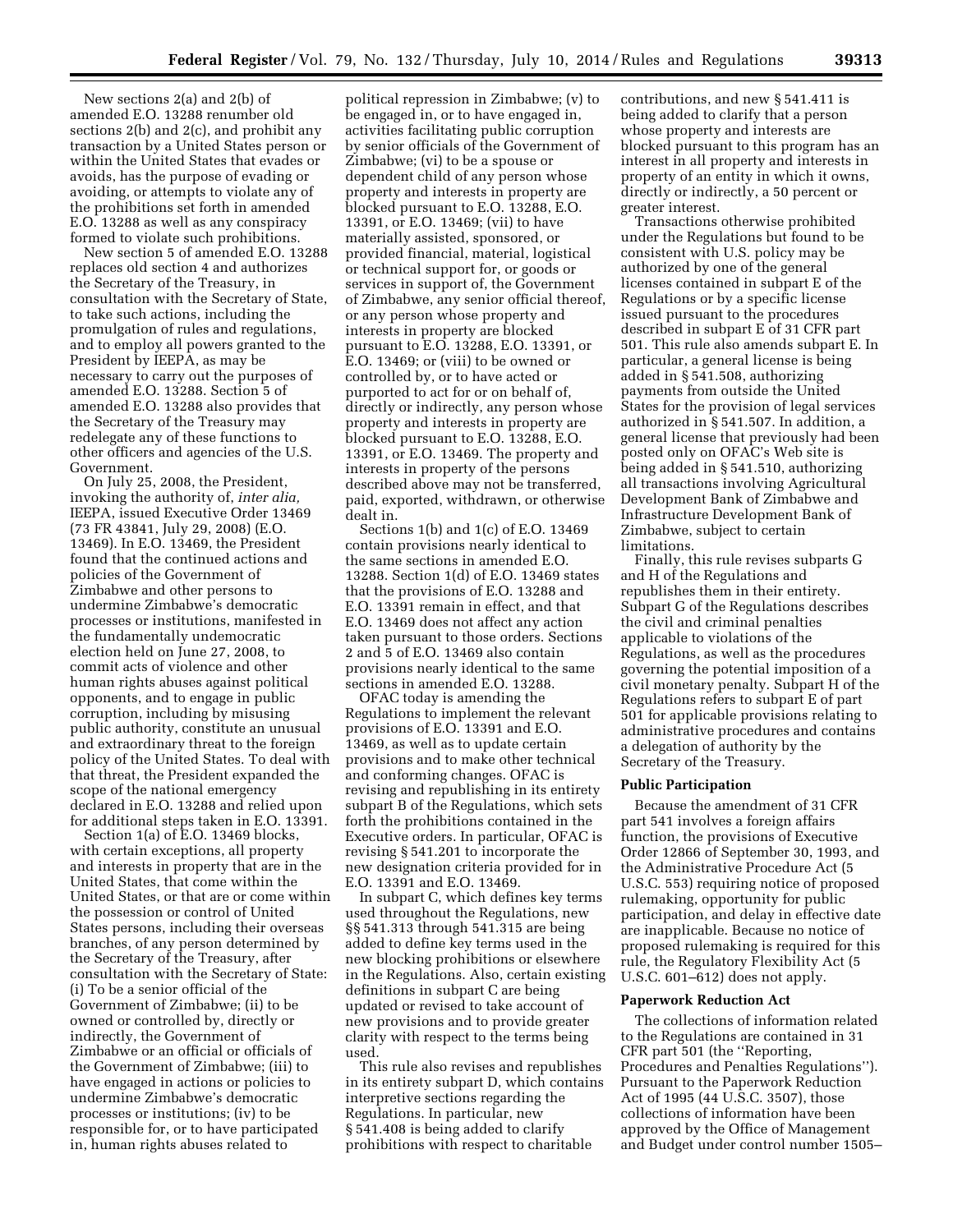0164. An agency may not conduct or sponsor, and a person is not required to respond to, a collection of information unless the collection of information displays a valid control number.

# **List of Subjects in 31 CFR Part 541**

Administrative practice and procedure, Banks, Banking, Blocking of assets, Credit, Foreign Trade, Penalties, Reporting and recordkeeping requirements, Securities, Services, Zimbabwe.

For the reasons set forth in the preamble, the Department of the Treasury's Office of Foreign Assets Control is adopting the interim final rule of July 29, 2004 (*see* 69 FR 45246), as final, with the following changes:

# **PART 541—ZIMBABWE SANCTIONS REGULATIONS**

■ 1. The authority citation for part 541 is revised to read as follows:

**Authority:** 3 U.S.C. 301; 31 U.S.C. 321(b); 50 U.S.C. 1601–1651, 1701–1706; Pub. L. 101–410, 104 Stat. 890 (28 U.S.C. 2461 note); Pub. L. 110–96, 121 Stat. 1011 (50 U.S.C. 1705 note); E.O. 13288, 68 FR 11457, 3 CFR, 2003 Comp., p. 186; E.O. 13391, 70 FR 71201, 3 CFR, 2005 Comp., p. 206; E.O. 13469, 73 FR 43841, 3 CFR, 2008 Comp., p. 1025.

■ 2. Revise subpart B to read as follows:

### **Subpart B—Prohibitions**

Sec.

- 541.201 Prohibited transactions involving blocked property.
- 541.202 Effect of transfers violating the provisions of this part.
- 541.203 Holding of funds in interestbearing accounts; investment and reinvestment.
- 541.204 Evasions; attempts; causing violations; conspiracies.
- 541.205 Expenses of maintaining blocked physical property; liquidation of blocked property.
- 541.206 Exempt transactions.

#### **Subpart B—Prohibitions**

### **§ 541.201 Prohibited transactions involving blocked property.**

(a) All property and interests in property that are in the United States, that come within the United States, or that are or come within the possession or control of any United States person, including any foreign branch, of the following persons are blocked and may not be transferred, paid, exported, withdrawn, or otherwise dealt in:

(1) The persons listed in the Annex to Executive Order 13288 of March 6, 2003, as amended by Executive Order 13391 of November 22, 2005;

(2) Any person determined by the Secretary of the Treasury, in consultation with the Secretary of State:

(i) To have engaged in actions or policies to undermine Zimbabwe's democratic processes or institutions;

(ii) To have materially assisted, sponsored, or provided financial, material, or technological support for, or goods or services in support of, actions or policies described in paragraph (a)(2)(i) of this section or any person whose property and interests in property are blocked pursuant to paragraphs (a)(1) or (a)(2) of this section;

(iii) To be or have been an immediate family member of any person whose property and interest in property are blocked pursuant to paragraphs (a)(1) or (a)(2) of this section; or

(iv) To be owned or controlled by, or acting or purporting to act for or on behalf of, directly or indirectly, any person whose property and interests in property are blocked pursuant to paragraphs (a)(1) or (a)(2) of this section; and

(3) Any person determined by the Secretary of the Treasury, after consultation with the Secretary of State:

(i) To be a senior official of the Government of Zimbabwe;

(ii) To be owned or controlled by, directly or indirectly, the Government of Zimbabwe or an official or officials of the Government of Zimbabwe;

(iii) To have engaged in actions or policies to undermine Zimbabwe's democratic processes or institutions;

(iv) To be responsible for, or to have participated in, human rights abuses related to political repression in Zimbabwe;

(v) To be engaged in, or to have engaged in, activities facilitating public corruption by senior officials of the Government of Zimbabwe;

(vi) To be a spouse or dependent child of any person whose property and interests in property are blocked pursuant to paragraph (a) of this section;

(vii) To have materially assisted, sponsored, or provided financial, material, logistical, or technical support for, or goods or services in support of, the Government of Zimbabwe, any senior official thereof, or any person whose property and interests in property are blocked pursuant to paragraph (a) of this section; or

(viii) To be owned or controlled by, or to have acted or purported to act for or on behalf of, directly or indirectly, any person whose property and interests in property are blocked pursuant to paragraph (a) of this section.

**Note 1 to paragraph (a) of § 541.201:** The names of persons listed in or designated pursuant to Executive Order 13288 of March 6, 2003, Executive Order 13391 of November 22, 2005, or Executive Order 13469 of July 25, 2008, whose property and interests in

property are blocked pursuant to paragraph (a) of this section, are published in the **Federal Register** and incorporated into OFAC's Specially Designated Nationals and Blocked Persons List (SDN List) with the identifier ''[ZIMBABWE].'' The SDN List is accessible through the following page on OFAC's Web site: *www.treasury.gov/sdn.*  Additional information pertaining to the SDN List can be found in Appendix A to this chapter. (*See* § 541.411 concerning entities that may not be listed on the SDN List but whose property and interests in property are nevertheless blocked pursuant to paragraph (a) of this section.)

**Note 2 to paragraph (a) of § 541.201:** The International Emergency Economic Powers Act (50 U.S.C. 1701–1706), in section 203 (50 U.S.C. 1702), authorizes the blocking of property and interests in property of a person during the pendency of an investigation. The names of persons whose property and interests in property are blocked pending investigation pursuant to paragraph (a) of this section also are published in the **Federal Register** and incorporated into the SDN List with the identifier ''[BPI–ZIMBABWE].''

**Note 3 to paragraph (a) of § 541.201:**  Sections 501.806 and 501.807 of this chapter describe the procedures to be followed by persons seeking, respectively, the unblocking of funds that they believe were blocked due to mistaken identity, or administrative reconsideration of their status as persons whose property and interests in property are blocked pursuant to paragraph (a) of this section.

(b) The prohibitions in paragraph (a) of this section include, but are not limited to, prohibitions on the following transactions:

(1) The making of any contribution or provision of funds, goods, or services by, to, or for the benefit of any person whose property and interests in property are blocked pursuant to paragraph (a) of this section; and

(2) The receipt of any contribution or provision of funds, goods, or services from any person whose property and interests in property are blocked pursuant to paragraph (a) of this section.

(c) Unless authorized by this part or by a specific license expressly referring to this section, any dealing in any security (or evidence thereof) held within the possession or control of a U.S. person and either registered or inscribed in the name of, or known to be held for the benefit of, or issued by, any person whose property and interests in property are blocked pursuant to paragraph (a) of this section is prohibited. This prohibition includes but is not limited to the transfer (including the transfer on the books of any issuer or agent thereof), disposition, transportation, importation, exportation, or withdrawal of, or the endorsement or guaranty of signatures on, any such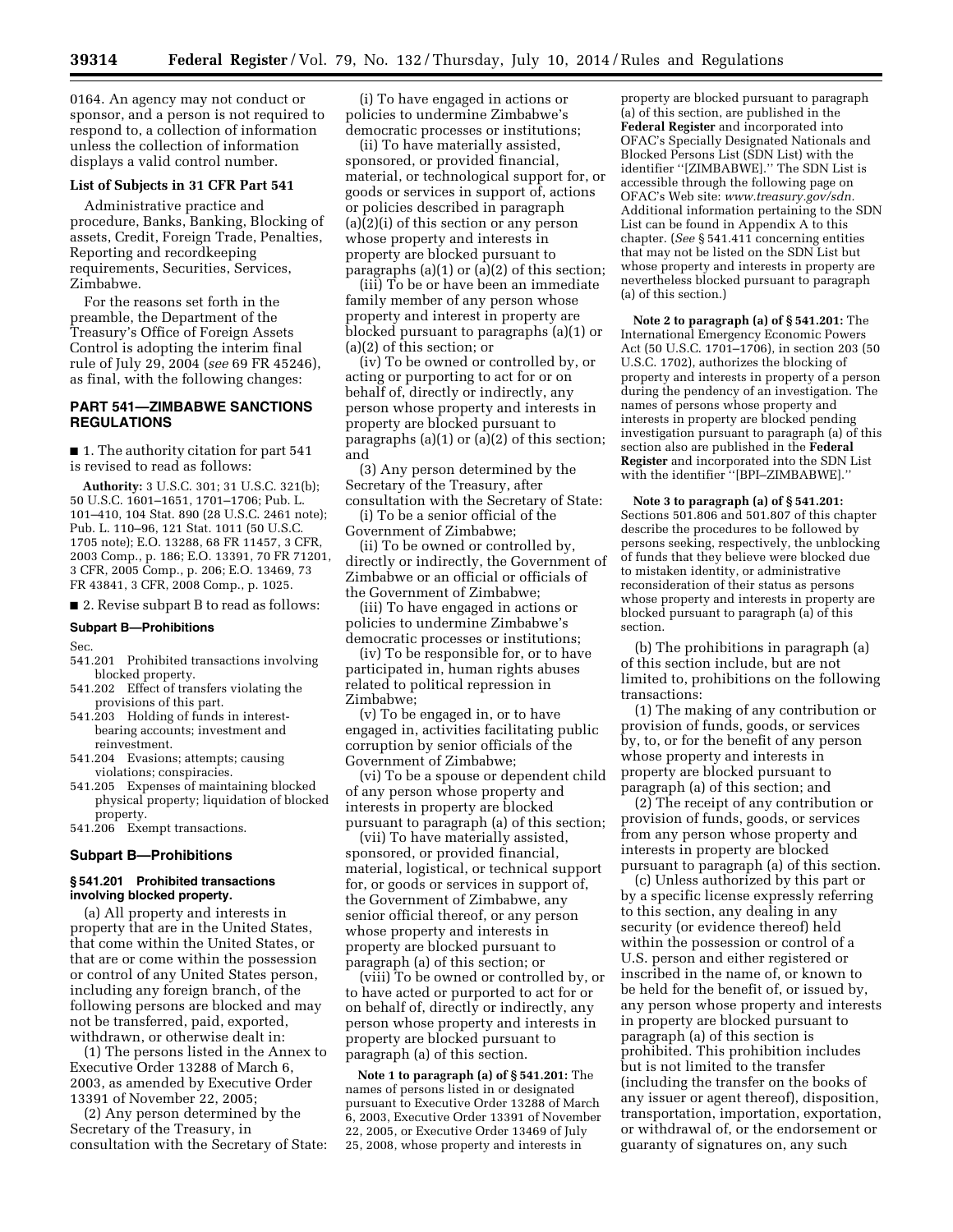security on or after the effective date. This prohibition applies irrespective of the fact that at any time (whether prior to, on, or subsequent to the effective date) the registered or inscribed owner of any such security may have or might appear to have assigned, transferred, or otherwise disposed of the security.

(d) The prohibitions in paragraph (a) of this section apply except to the extent transactions are authorized by regulations, orders, directives, rulings, instructions, licenses, or otherwise, and notwithstanding any contract entered into or any license or permit granted prior to the effective date.

### **§ 541.202 Effect of transfers violating the provisions of this part.**

(a) Any transfer after the effective date that is in violation of any provision of this part or of any regulation, order, directive, ruling, instruction, or license issued pursuant to this part, and that involves any property or interest in property blocked pursuant to § 541.201(a), is null and void and shall not be the basis for the assertion or recognition of any interest in or right, remedy, power, or privilege with respect to such property or property interest.

(b) No transfer before the effective date shall be the basis for the assertion or recognition of any right, remedy, power, or privilege with respect to, or any interest in, any property or interest in property blocked pursuant to § 541.201(a), unless the person who holds or maintains such property, prior to that date, had written notice of the transfer or by any written evidence had recognized such transfer.

(c) Unless otherwise provided, a license or other authorization issued by OFAC before, during, or after a transfer shall validate such transfer or make it enforceable to the same extent that it would be valid or enforceable but for the provisions of this part and any regulation, order, directive, ruling, instruction, or license issued pursuant to this part.

(d) Transfers of property that otherwise would be null and void or unenforceable by virtue of the provisions of this section shall not be deemed to be null and void or unenforceable as to any person with whom such property is or was held or maintained (and as to such person only) in cases in which such person is able to establish to the satisfaction of OFAC each of the following:

(1) Such transfer did not represent a willful violation of the provisions of this part by the person with whom such property is or was held or maintained (and as to such person only);

(2) The person with whom such property is or was held or maintained did not have reasonable cause to know or suspect, in view of all the facts and circumstances known or available to such person, that such transfer required a license or authorization issued pursuant to this part and was not so licensed or authorized, or, if a license or authorization did purport to cover the transfer, that such license or authorization had been obtained by misrepresentation of a third party or withholding of material facts or was otherwise fraudulently obtained; and

(3) The person with whom such property is or was held or maintained filed with OFAC a report setting forth in full the circumstances relating to such transfer promptly upon discovery that:

(i) Such transfer was in violation of the provisions of this part or any regulation, ruling, instruction, license, or other directive or authorization issued pursuant to this part;

(ii) Such transfer was not licensed or authorized by OFAC; or

(iii) If a license did purport to cover the transfer, such license had been obtained by misrepresentation of a third party or withholding of material facts or was otherwise fraudulently obtained.

**Note to paragraph (d) of § 541.202:** The filing of a report in accordance with the provisions of paragraph (d)(3) of this section shall not be deemed evidence that the terms of paragraphs (d)(1) and (d)(2) of this section have been satisfied.

(e) Unless licensed pursuant to this part, any attachment, judgment, decree, lien, execution, garnishment, or other judicial process is null and void with respect to any property and interests in property blocked pursuant to § 541.201(a).

### **§ 541.203 Holding of funds in interestbearing accounts; investment and reinvestment.**

(a) Except as provided in paragraphs (e) or (f) of this section, or as otherwise directed by OFAC, any U.S. person holding funds, such as currency, bank deposits, or liquidated financial obligations, subject to § 541.201(a) shall hold or place such funds in a blocked interest-bearing account located in the United States.

(b)(1) For purposes of this section, the term *blocked interest-bearing account*  means a blocked account:

(i) In a federally-insured U.S. bank, thrift institution, or credit union, provided the funds are earning interest at rates that are commercially reasonable; or

(ii) With a broker or dealer registered with the Securities and Exchange Commission under the Securities

Exchange Act of 1934 (15 U.S.C. 78a *et seq.*), provided the funds are invested in a money market fund or in U.S. Treasury bills.

(2) Funds held or placed in a blocked account pursuant to paragraph (a) of this section may not be invested in instruments the maturity of which exceeds 180 days.

(c) For purposes of this section, a rate is commercially reasonable if it is the rate currently offered to other depositors on deposits or instruments of comparable size and maturity.

(d) For purposes of this section, if interest is credited to a separate blocked account or subaccount, the name of the account party on each account must be the same.

(e) Blocked funds held in instruments the maturity of which exceeds 180 days at the time the funds become subject to § 541.201(a) may continue to be held until maturity in the original instrument, provided any interest, earnings, or other proceeds derived therefrom are paid into a blocked interest-bearing account in accordance with paragraphs (a) or (f) of this section.

(f) Blocked funds held in accounts or instruments outside the United States at the time the funds become subject to § 541.201(a) may continue to be held in the same type of accounts or instruments, provided the funds earn interest at rates that are commercially reasonable.

(g) This section does not create an affirmative obligation for the holder of blocked tangible property, such as chattels or real estate, or of other blocked property, such as debt or equity securities, to sell or liquidate such property. However, OFAC may issue licenses permitting or directing such sales or liquidation in appropriate cases.

(h) Funds subject to this section may not be held, invested, or reinvested in a manner that provides immediate financial or economic benefit or access to any person whose property and interests in property are blocked pursuant to § 541.201(a), nor may their holder cooperate in or facilitate the pledging or other attempted use as collateral of blocked funds or other assets.

# **§ 541.204 Evasions; attempts; causing violations; conspiracies.**

(a) Any transaction by a U.S. person or within the United States on or after the effective date that evades or avoids, has the purpose of evading or avoiding, causes a violation of, or attempts to violate any of the prohibitions set forth in this part is prohibited.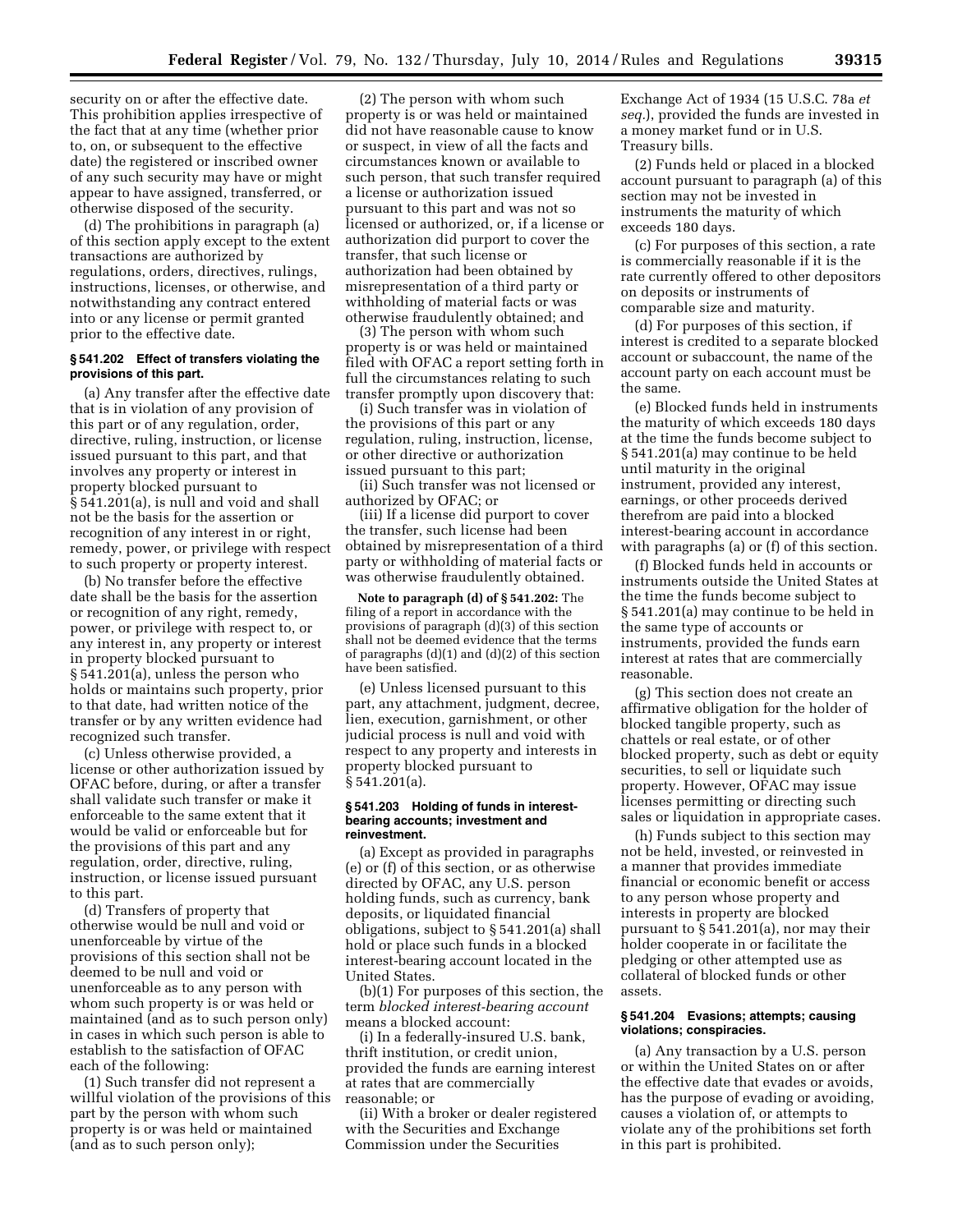(b) Any conspiracy formed to violate any of the prohibitions set forth in this part is prohibited.

### **§ 541.205 Expenses of maintaining blocked physical property; liquidation of blocked property.**

(a) Except as otherwise authorized, and notwithstanding the existence of any rights or obligations conferred or imposed by any international agreement or contract entered into or any license or permit granted prior to the effective date, all expenses incident to the maintenance of physical property blocked pursuant to § 541.201(a) shall be the responsibility of the owners or operators of such property, which expenses shall not be met from blocked funds.

(b) Property blocked pursuant to § 541.201(a) may, in the discretion of OFAC, be sold or liquidated and the net proceeds placed in a blocked interestbearing account in the name of the owner of the property.

### **§ 541.206 Exempt transactions.**

(a) *Personal communications.* The prohibitions contained in this part do not apply to any postal, telegraphic, telephonic, or other personal communication that does not involve the transfer of anything of value.

(b) *Information or informational materials.* (1) The prohibitions contained in this part do not apply to the importation from any country and the exportation to any country of any information or informational materials, as defined in § 541.304, whether commercial or otherwise, regardless of format or medium of transmission.

(2) This section does not exempt from regulation or authorize transactions related to information or informational materials not fully created and in existence at the date of the transactions, or to the substantive or artistic alteration or enhancement of informational materials, or to the provision of marketing and business consulting services. Such prohibited transactions include, but are not limited to, payment of advances for information or informational materials not yet created and completed (with the exception of prepaid subscriptions for widely circulated magazines and other periodical publications); provision of services to market, produce or coproduce, create, or assist in the creation of information or informational materials; and payment of royalties with respect to income received for enhancements or alterations made by U.S. persons to such information or informational materials.

(3) This section does not exempt or authorize transactions incident to the exportation of software subject to the Export Administration Regulations, 15 CFR parts 730–774, or to the exportation of goods (including software) or technology for use in the transmission of any data, or to the provision, sale, or leasing of capacity on telecommunications transmission facilities (such as satellite or terrestrial network connectivity) for use in the transmission of any data. The exportation of such items or services and the provision, sale, or leasing of such capacity or facilities to a person whose property and interests in property are blocked pursuant to § 541.201(a) are prohibited.

(c) *Travel.* The prohibitions contained in this part do not apply to transactions ordinarily incident to travel to or from any country, including importation or exportation of accompanied baggage for personal use, maintenance within any country including payment of living expenses and acquisition of goods or services for personal use, and arrangement or facilitation of such travel, including nonscheduled air, sea, or land voyages.

#### **Subpart C—General Definitions**

■ 3. Add new § 541.300 to read as follows:

### **§ 541.300 Applicability of definitions.**

The definitions in this subpart apply throughout the entire part.

■ 4. Revise § 541.301 to read as follows:

### **§ 541.301 Blocked account; blocked property.**

The terms *blocked account* and *blocked property* shall mean any account or property subject to the prohibitions in § 541.201 held in the name of a person whose property and interests in property are blocked pursuant to  $\S$  541.201(a), or in which such person has an interest, and with respect to which payments, transfers, exportations, withdrawals, or other dealings may not be made or effected except pursuant to a license or other authorization from OFAC expressly authorizing such action.

**Note to § 541.301:** *See* § 541.411 concerning the blocked status of property and interests in property of an entity that is 50 percent or more owned by a person whose property and interests in property are blocked pursuant to § 541.201(a).

■ 5. Revise § 541.302 to read as follows:

#### **§ 541.302 Effective date.**

The term *effective date* refers to the effective date of the applicable

prohibitions and directives contained in this part as follows:

(a) Except as set forth in paragraph (c) of this section, with respect to a person whose property and interests in property are blocked pursuant to § 541.201(a)(1):

(1) As a result of being listed in the Annex to Executive Order 13391 of November 22, 2005, and except as provided in paragraph (a)(3) of this section, 12:01 a.m. eastern standard time on November 23, 2005;

(2) As a result of initially being listed in the Annex to Executive Order 13288 of March 6, 2003, and subsequently being listed in the Annex to Executive Order 13391 of November 22, 2005, 12:01 a.m. eastern standard time on March 7, 2003; or

(3) As a result of a determination pursuant to section 1(b) of Executive Order 13288 of March 6, 2003, as originally issued, regardless of whether the person was subsequently listed in the Annex to Executive Order 13391 of November 22, 2005, the earlier of the date of actual or constructive notice that such person's property and interests in property are blocked;

(b) Except as set forth in paragraphs (a) and (c) of this section, with respect to a person whose property and interests in property are otherwise blocked pursuant to § 541.201(a), the earlier of the date of actual or constructive notice that such person's property and interests in property are blocked; and

(c) With respect to the prohibition in § 541.201, as further explained in § 541.408, on the making of donations of articles, such as food, clothing, and medicine, intended to be used to relieve human suffering by, to, or for the benefit of persons whose property and interests in property are blocked pursuant to § 541.201(a), the later of the effective date as set forth in paragraphs (a) and (b) of this section and 12:01 a.m. eastern standard time on November 23, 2005.

■ 6. Revise § 541.306 to read as follows:

### **§ 541.306 Licenses; general and specific.**

(a) Except as otherwise provided in this part, the term *license* means any license or authorization contained in or issued pursuant to this part.

(b) The term *general license* means any license or authorization the terms of which are set forth in subpart E of this part or made available on OFAC's Web site: *www.treasury.gov/ofac.* 

(c) The term *specific license* means any license or authorization issued pursuant to this part, but not set forth in subpart E of this part or made available on OFAC's Web site: *www.treasury.gov/ofac.*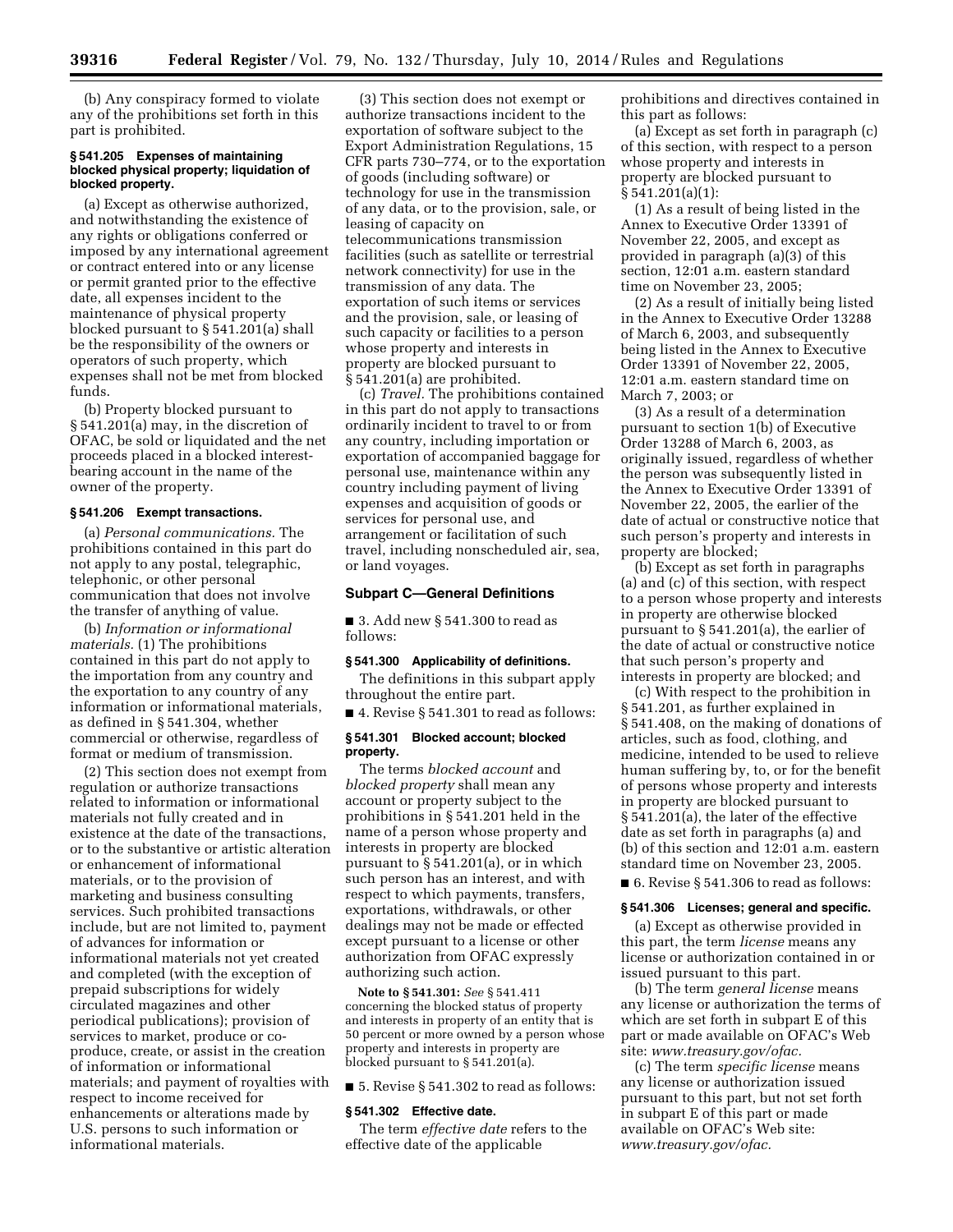**Note to § 541.306:** See § 501.801 of this chapter on licensing procedures.

■ 7. Revise § 541.309 to read as follows:

#### **§ 541.309 Transfer.**

The term *transfer* means any actual or purported act or transaction, whether or not evidenced by writing, and whether or not done or performed within the United States, the purpose, intent, or effect of which is to create, surrender, release, convey, transfer, or alter, directly or indirectly, any right, remedy, power, privilege, or interest with respect to any property. Without limitation on the foregoing, it shall include the making, execution, or delivery of any assignment, power, conveyance, check, declaration, deed, deed of trust, power of attorney, power of appointment, bill of sale, mortgage, receipt, agreement, contract, certificate, gift, sale, affidavit, or statement; the making of any payment; the setting off of any obligation or credit; the appointment of any agent, trustee, or fiduciary; the creation or transfer of any lien; the issuance, docketing, filing, or levy of or under any judgment, decree, attachment, injunction, execution, or other judicial or administrative process or order, or the service of any garnishment; the acquisition of any interest of any nature whatsoever by reason of a judgment or decree of any foreign country; the fulfillment of any condition; the exercise of any power of appointment, power of attorney, or other power; or the acquisition, disposition, transportation, importation, exportation, or withdrawal of any security.

■ 8. Revise § 541.311 to read as follows:

### **§ 541.311 U.S. financial institution.**

The term *U.S. financial institution*  means any U.S. entity (including its foreign branches) that is engaged in the business of accepting deposits, making, granting, transferring, holding, or brokering a loan or other extension of credit, or purchasing or selling foreign exchange, securities, commodity futures or options, or procuring purchasers and sellers thereof, as principal or agent. It includes but is not limited to depository institutions, banks, savings banks, trust companies, securities brokers and dealers, commodity futures and options brokers and dealers, forward contract and foreign exchange merchants, securities and commodities exchanges, clearing corporations, investment companies, employee benefit plans, and U.S. holding companies, U.S. affiliates, or U.S. subsidiaries of any of the foregoing. This term includes those branches, offices, and agencies of

foreign financial institutions that are located in the United States, but not such institutions' foreign branches, offices, or agencies.

■ 9. Add new § 541.313 to read as follows:

### **§ 541.313 Financial, material, or technological support; financial, material, logistical, or technical support.**

The terms *financial, material, or technological support,* and *financial, material, logistical,* or *technical support*  as used in, respectively, §§ 541.201(a)(2)(ii) and 541.201(a)(3)(vii), mean any property, tangible or intangible, including but not limited to currency, financial instruments, securities, or any other transmission of value; weapons or related materiel; chemical or biological agents; explosives; false documentation or identification; communications equipment; computers; electronic or other devices or equipment; technologies; lodging; safe houses; facilities; vehicles or other means of transportation; or goods. ''Technologies'' as used in this definition means specific information necessary for the development, production, or use of a product, including related technical data such as blueprints, plans, diagrams, models, formulae, tables, engineering designs and specifications, manuals, or other recorded instructions.

■ 10. Add new § 541.314 to read as follows:

# **§ 541.314 Government of Zimbabwe**

The term *Government of Zimbabwe*  means the Government of Zimbabwe, its agencies, instrumentalities, and controlled entities.

■ 11. Add new § 541.315 to read as follows:

#### **§ 541.315 OFAC.**

The term *OFAC* means the Department of the Treasury's Office of Foreign Assets Control.

■ 12. Revise subpart D to read as

# follows:

#### **Subpart D—Interpretations**

Sec.

- 541.401 Reference to amended sections.<br>541.402 Effect of amendment.
- Effect of amendment.
- 541.403 Termination and acquisition of an interest in blocked property.
- 541.404 Transactions ordinarily incident to a licensed transaction.
- 541.405 Provision of services.
- 541.406 Offshore transactions involving blocked property.
- 541.407 Payments from blocked accounts to satisfy obligations prohibited.
- 541.408 Charitable contributions.
- 541.409 Credit extended and cards issued by U.S. financial institutions to a person
- whose property and interests in property are blocked.
- 541.410 Setoffs prohibited.
- 541.411 Entities owned by a person whose property and interests in property are blocked.

## **Subpart D—Interpretations**

### **§ 541.401 Reference to amended sections.**

Except as otherwise specified, reference to any provision in or appendix to this part or chapter or to any regulation, ruling, order, instruction, directive, or license issued pursuant to this part refers to the same as currently amended.

### **§ 541.402 Effect of amendment.**

Unless otherwise specifically provided, any amendment, modification, or revocation of any provision in or appendix to this part or chapter or of any order, regulation, ruling, instruction, or license issued by OFAC does not affect any act done or omitted, or any civil or criminal proceeding commenced or pending, prior to such amendment, modification, or revocation. All penalties, forfeitures, and liabilities under any such order, regulation, ruling, instruction, or license continue and may be enforced as if such amendment, modification, or revocation had not been made.

### **§ 541.403 Termination and acquisition of an interest in blocked property.**

(a) Whenever a transaction licensed or authorized by or pursuant to this part results in the transfer of property (including any property interest) away from a person whose property and interests in property are blocked pursuant to § 541.201(a), such property shall no longer be deemed to be property blocked pursuant to § 541.201(a), unless there exists in the property another interest that is blocked pursuant to § 541.201(a), the transfer of which has not been effected pursuant to license or other authorization.

(b) Unless otherwise specifically provided in a license or authorization issued pursuant to this part, if property (including any property interest) is transferred or attempted to be transferred to a person whose property and interests in property are blocked pursuant to § 541.201(a), such property shall be deemed to be property in which such a person has an interest and therefore blocked.

## **§ 541.404 Transactions ordinarily incident to a licensed transaction.**

(a) Any transaction ordinarily incident to a licensed transaction and necessary to give effect thereto is also authorized, except: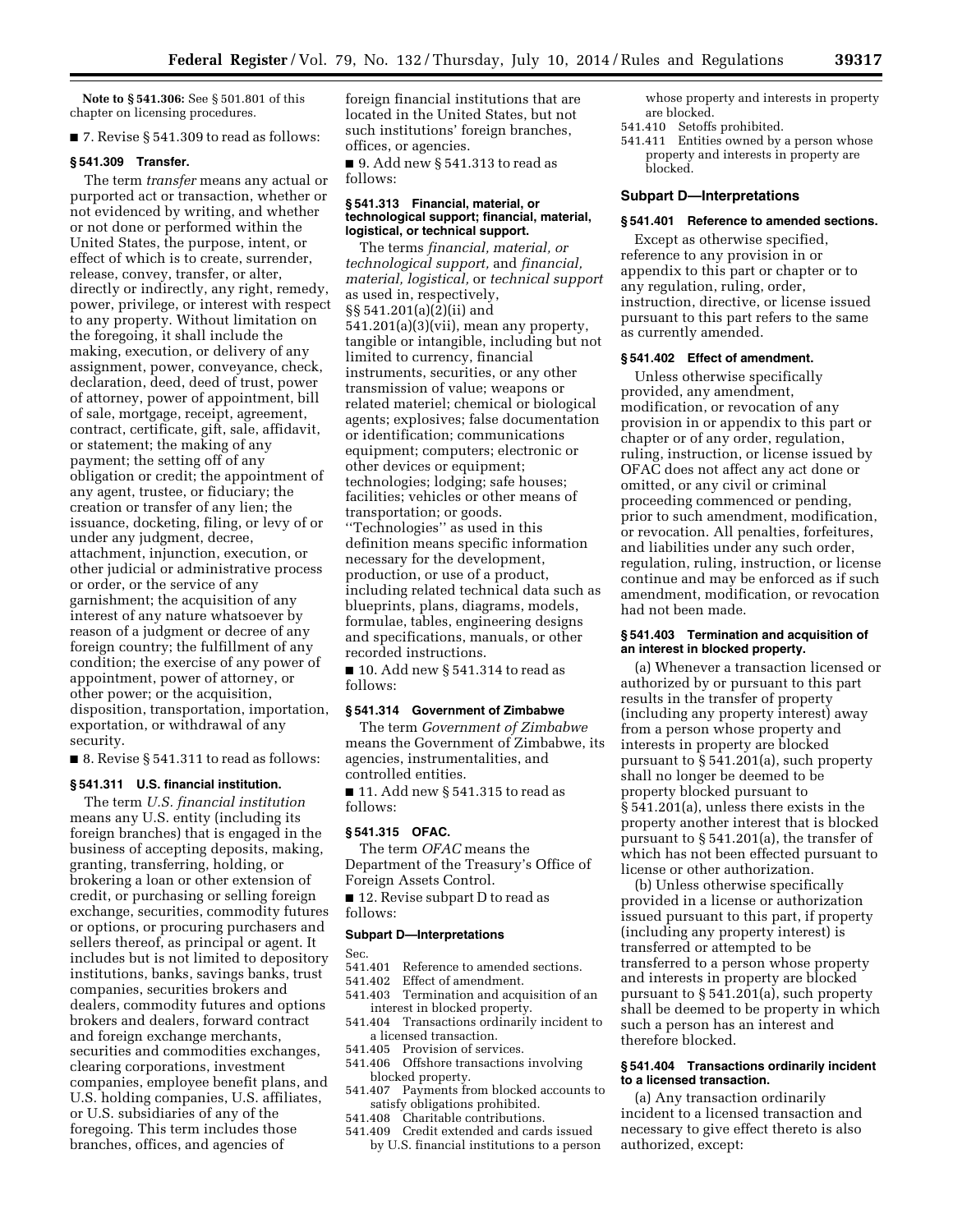(1) An ordinarily incident transaction, not explicitly authorized within the terms of the license, by or with a person whose property and interests in property are blocked pursuant to § 541.201(a); or

(2) An ordinarily incident transaction, not explicitly authorized within the terms of the license, involving a debit to a blocked account or a transfer of blocked property.

(b) *Example.* A license authorizing a person to complete a securities sale involving Company A, whose property and interests in property are blocked pursuant to § 541.201(a), also authorizes other persons to engage in activities that are ordinarily incident and necessary to complete the sale, including transactions by the buyer, broker, transfer agents, and banks, provided that such other persons are not themselves persons whose property and interests in property are blocked pursuant to § 541.201(a).

# **§ 541.405 Provision of services.**

(a) The prohibitions on transactions contained in § 541.201 apply to services performed in the United States or by U.S. persons, wherever located, including by a foreign branch of an entity located in the United States:

(1) On behalf of or for the benefit of a person whose property and interests in property are blocked pursuant to § 541.201(a); or

(2) With respect to property interests of any person whose property and interests in property are blocked pursuant to § 541.201(a).

(b) *Example.* U.S. persons may not, except as authorized by or pursuant to this part, provide legal, accounting, financial, brokering, freight forwarding, transportation, public relations, or other services to a person whose property and interests in property are blocked pursuant to § 541.201(a).

**Note to § 541.405:** *See* §§ 541.507 and 541.509 on licensing policy with regard to the provision of certain legal and emergency medical services.

### **§ 541.406 Offshore transactions involving blocked property.**

The prohibitions in § 541.201 on transactions or dealings involving blocked property apply to transactions by any U.S. person in a location outside the United States with respect to property held in the name of a person whose property and interests in property are blocked pursuant to § 541.201(a).

## **§ 541.407 Payments from blocked accounts to satisfy obligations prohibited.**

Pursuant to § 541.201, no debits may be made to a blocked account to pay obligations to U.S. persons or other persons, except as authorized by or pursuant to this part.

**Note to § 541.407:** *See also* § 541.502(e), which provides that no license or other authorization contained in or issued pursuant to this part authorizes transfers of or payments from blocked property or debits to blocked accounts unless the license or other authorization explicitly authorizes the transfer of or payment from blocked property or the debit to a blocked account.

### **§ 541.408 Charitable contributions.**

Unless specifically authorized by OFAC pursuant to this part, no charitable contribution of funds, goods, services, or technology, including contributions to relieve human suffering, such as food, clothing, or medicine, may be made by, to, or for the benefit of, or received from, a person whose property and interests in property are blocked pursuant to § 541.201(a). For the purposes of this part, a contribution is made by, to, or for the benefit of, or received from, a person whose property and interests in property are blocked pursuant to § 541.201(a) if made by, to, or in the name of, or received from or in the name of, such a person; if made by, to, or in the name of, or received from or in the name of, an entity or individual acting for or on behalf of, or owned or controlled by, such a person; or if made in an attempt to violate, to evade, or to avoid the bar on the provision of contributions by, to, or for the benefit of such a person, or the receipt of contributions from such a person.

### **§ 541.409 Credit extended and cards issued by U.S. financial institutions to a person whose property and interests in property are blocked.**

The prohibition in § 541.201 on dealing in property subject to that section prohibits U.S. financial institutions from performing under any existing credit agreements, including, but not limited to, charge cards, debit cards, or other credit facilities issued by a U.S. financial institution to a person whose property and interests in property are blocked pursuant to § 541.201(a).

#### **§ 541.410 Setoffs prohibited.**

A setoff against blocked property (including a blocked account), whether by a U.S. bank or other U.S. person, is a prohibited transfer under § 541.201 if effected after the effective date.

### **§ 541.411 Entities owned by a person whose property and interests in property are blocked.**

A person whose property and interests in property are blocked pursuant to § 541.201(a) has an interest in all property and interests in property of an entity in which it owns, directly or indirectly, a 50 percent or greater interest. The property and interests in property of such an entity, therefore, are blocked, and such an entity is a person whose property and interests in property are blocked pursuant to § 541.201(a), regardless of whether the name of the entity is incorporated into OFAC's Specially Designated Nationals and Blocked Persons List (SDN List).

### **Subpart E—Licenses, Authorizations, and Statements of Licensing Policy**

■ 13. Revise § 541.501 to read as follows:

# **§ 541.501 General and specific licensing procedures.**

For provisions relating to licensing procedures, see part 501, subpart E of this chapter. Licensing actions taken pursuant to part 501 of this chapter with respect to the prohibitions contained in this part are considered actions taken pursuant to this part. General licenses and statements of licensing policy relating to this part also may be available through the Zimbabwe sanctions page on OFAC's Web site: *www.treasury.gov/ofac.* 

 $\blacksquare$  14. Amend § 541.502 by revising paragraphs (a) and (b) and adding new paragraphs (d), (e), and (f) to read as follows:

### **§ 541.502 Effect of license or authorization.**

(a) No license or other authorization contained in this part, or otherwise issued by OFAC, authorizes or validates any transaction effected prior to the issuance of such license or other authorization, unless specifically provided in such license or authorization.

(b) No regulation, ruling, instruction, or license authorizes any transaction prohibited under this part unless the regulation, ruling, instruction, or license is issued by OFAC and specifically refers to this part. No regulation, ruling, instruction, or license referring to this part shall be deemed to authorize any transaction prohibited by any other part of this chapter unless the regulation, ruling, instruction, or license specifically refers to such part.

\* \* \* \* \* (d) Nothing contained in this part shall be construed to supersede the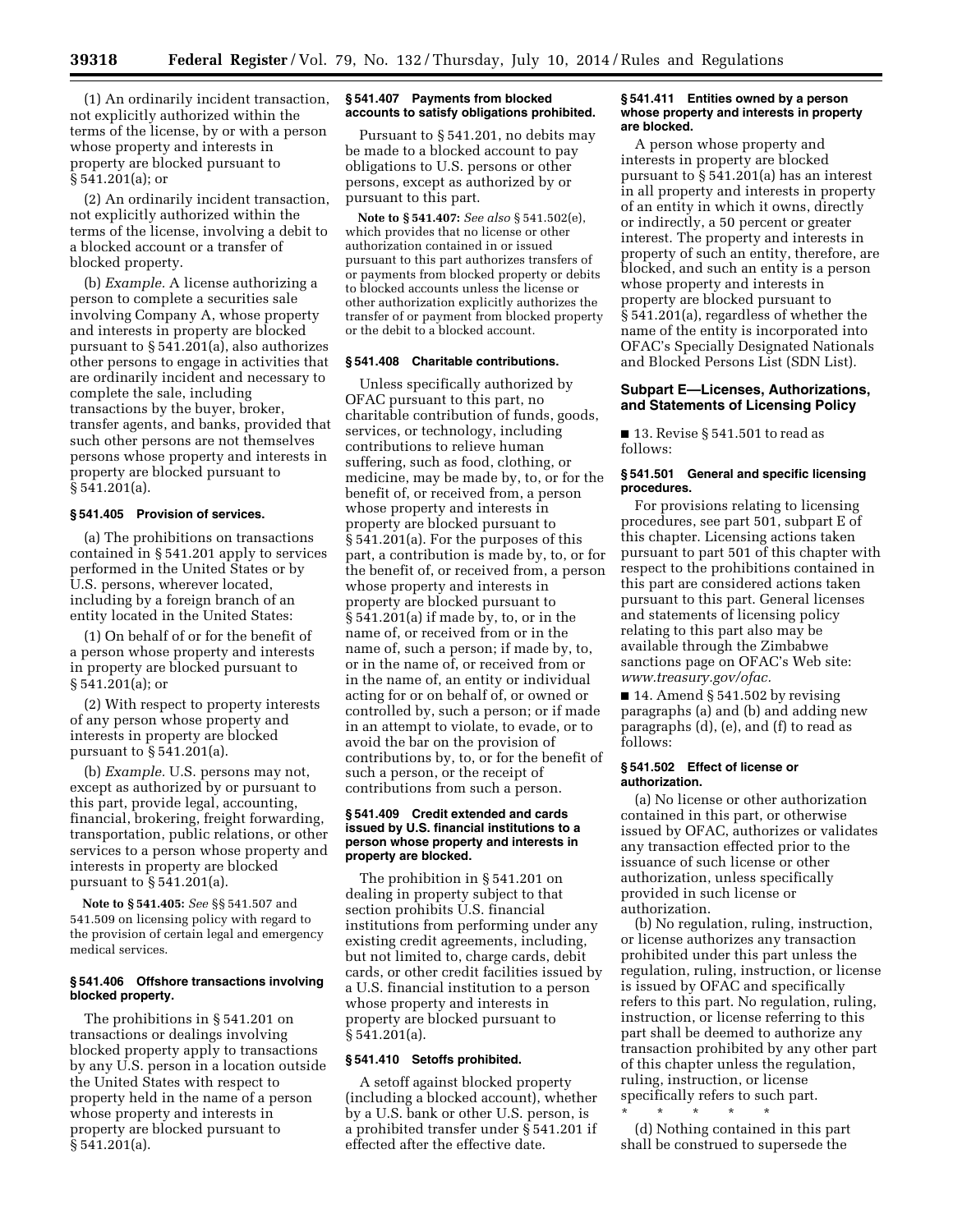requirements established under any other provision of law or to relieve a person from any requirement to obtain a license or other authorization from another department or agency of the U.S. Government in compliance with applicable laws and regulations subject to the jurisdiction of that department or agency. For example, exports of goods, services, or technical data which are not prohibited by this part or which do not require a license by OFAC, nevertheless may require authorization by the U.S. Department of Commerce, the U.S. Department of State, or other agencies of the U.S. Government.

(e) No license or other authorization contained in or issued pursuant to this part authorizes transfers of or payments from blocked property or debits to blocked accounts unless the license or other authorization explicitly authorizes the transfer of or payment from blocked property or the debit to a blocked account.

(f) Any payment relating to a transaction authorized in or pursuant to this part that is routed through the U.S. financial system should reference the relevant OFAC general or specific license authorizing the payment to avoid the blocking or rejection of the transfer.

■ 15. Revise § 541.503 to read as follows:

#### **§ 541.503 Exclusion from licenses.**

OFAC reserves the right to exclude any person, property, transaction, or class thereof from the operation of any license or from the privileges conferred by any license. OFAC also reserves the right to restrict the applicability of any license to particular persons, property, transactions, or classes thereof. Such actions are binding upon actual or constructive notice of the exclusions or restrictions.

 $\blacksquare$  16. Revise § 541.504 to read as follows:

### **§ 541.504 Payments and transfers to blocked accounts in U.S. financial institutions.**

Any payment of funds or transfer of credit in which a person whose property and interests in property are blocked pursuant to § 541.201(a) has any interest that comes within the possession or control of a U.S. financial institution must be blocked in an account on the books of that financial institution. A transfer of funds or credit by a U.S. financial institution between blocked accounts in its branches or offices is authorized, provided that no transfer is made from an account within the United States to an account held outside the United States, and further provided

that a transfer from a blocked account may be made only to another blocked account held in the same name.

**Note to § 541.504:** See § 501.603 of this chapter for mandatory reporting requirements regarding financial transfers. *See also* § 541.203 concerning the obligation to hold blocked funds in interest-bearing accounts.

■ 17. Amend § 541.505 by revising paragraph (b) to read as follows:

# **§ 541.505 Entries in certain accounts for normal service charges authorized.**

\* \* \* \* \* (b) As used in this section, the term *normal service charges* shall include charges in payment or reimbursement for interest due; cable, telegraph, internet, or telephone charges; postage costs; custody fees; small adjustment charges to correct bookkeeping errors; and, but not by way of limitation, minimum balance charges, notary and protest fees, and charges for reference books, photocopies, credit reports, transcripts of statements, registered mail, insurance, stationery and supplies, and other similar items.

 $\blacksquare$  18. Amend § 541.506 by revising paragraph (c) to read as follows:

### **§ 541.506 Investment and reinvestment of certain funds.**

\* \* \* \* \* (c) No immediate financial or economic benefit accrues (*e.g.,* through pledging or other use) to a person whose property and interests in property are blocked pursuant to § 541.201(a).

■ 19. Revise § 541.507 to read as follows:

### **§ 541.507 Provision of certain legal services authorized.**

(a) The provision of the following legal services to or on behalf of persons whose property and interests in property are blocked pursuant to § 541.201(a) or any further Executive orders relating to the national emergency declared in E.O. 13288 of March 6, 2003, is authorized, provided that receipt of payment of professional fees and reimbursement of incurred expenses must be specifically licensed or otherwise authorized pursuant to § 541.508:

(1) Provision of legal advice and counseling on the requirements of and compliance with the laws of the United States or any jurisdiction within the United States, provided that such advice and counseling are not provided to facilitate transactions in violation of this part;

(2) Representation of persons named as defendants in or otherwise made parties to legal, arbitration, or

administrative proceedings before any U.S. federal, state, or local court or agency;

(3) Initiation and conduct of legal, arbitration, or administrative proceedings before any U.S. federal, state, or local court or agency;

(4) Representation of persons before any U.S. federal, state, or local court or agency with respect to the imposition, administration, or enforcement of U.S. sanctions against such persons; and

(5) Provision of legal services in any other context in which prevailing U.S. law requires access to legal counsel at public expense.

(b) The provision of any other legal services to persons whose property and interests in property are blocked pursuant to § 541.201(a) or any further Executive orders relating to the national emergency declared in E.O. 13288 of March 6, 2003, not otherwise authorized in this part, requires the issuance of a specific license.

(c) Entry into a settlement agreement or the enforcement of any lien, judgment, arbitral award, decree, or other order through execution, garnishment, or other judicial process purporting to transfer or otherwise alter or affect property or interests in property blocked pursuant to § 541.201(a) or any further Executive orders relating to the national emergency declared in E.O. 13288 of March 6, 2003, is prohibited unless licensed pursuant to this part.

**Note to § 541.507:** U.S. persons seeking administrative reconsideration or judicial review of their designation or the blocking of their property and interests in property may apply for a specific license from OFAC to authorize the release of a limited amount of blocked funds for the payment of legal fees where alternative funding sources are not available. For more information, see OFAC's *Guidance on the Release of Limited Amounts of Blocked Funds for Payment of Legal Fees and Costs Incurred in Challenging the Blocking of U.S. Persons in Administrative or Civil Proceedings,* which is available on OFAC's Web site: *www.treasury.gov/ofac.* 

### **§ 541.508 [Redesignated]**

■ 20. Redesignate § 541.508 as § 541.509.

■ 21. Add new § 541.508 to read as follows:

### **§ 541.508 Payments for legal services from funds outside the United States authorized.**

Receipts of payment of professional fees and reimbursement of incurred expenses for the provision of legal services authorized pursuant to § 541.507(a) to or on behalf of any person whose property and interests in property are blocked pursuant to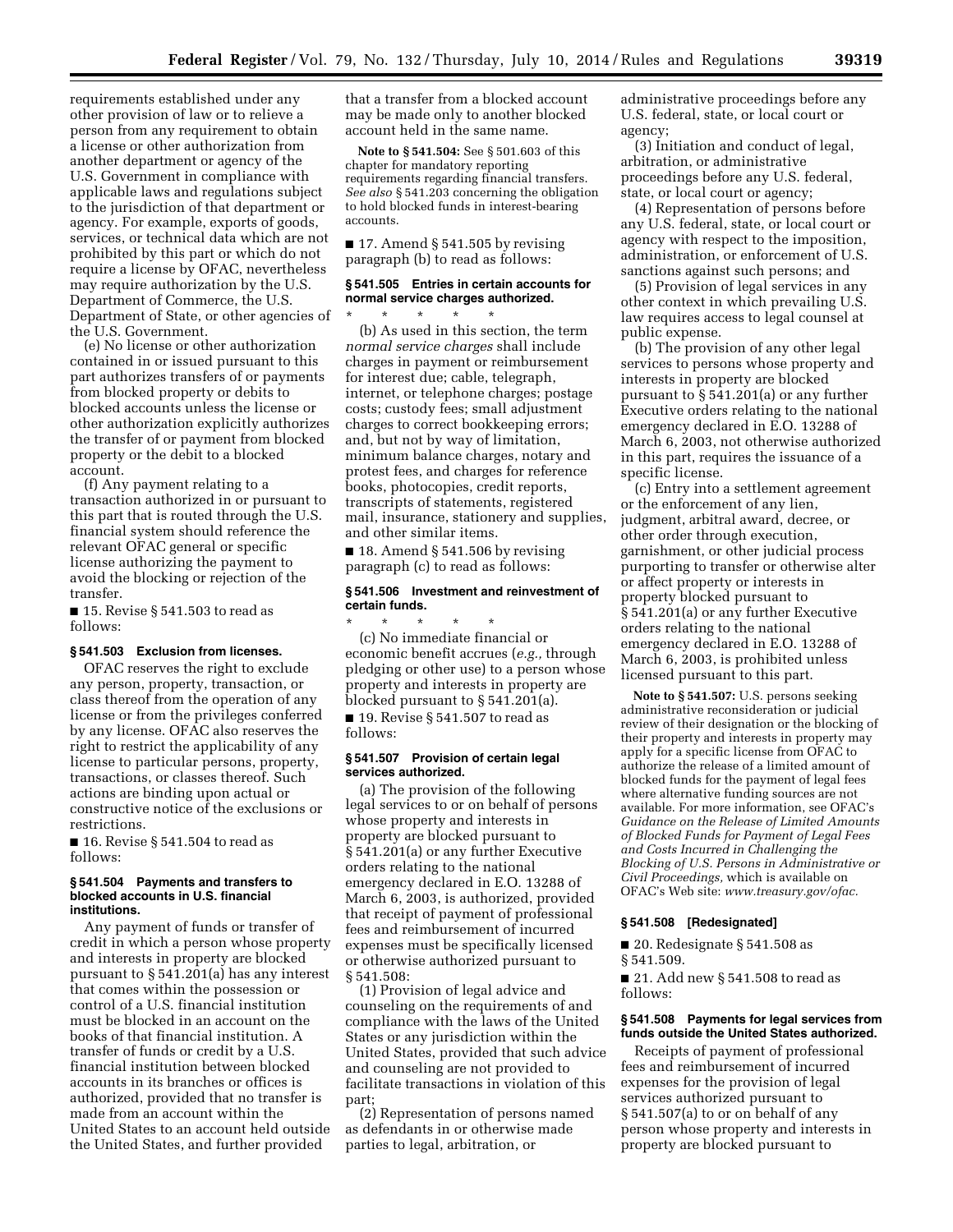§ 541.201(a) or any further Executive orders relating to the national emergency declared in E.O. 13288 of March 6, 2003, are authorized from funds originating outside the United States, provided that:

(a) Prior to receiving payment for legal services authorized pursuant to § 541.507(a) rendered to persons whose property and interests in property are blocked pursuant to § 541.201(a) or any further Executive orders relating to the national emergency declared in E.O. 13288 of March 6, 2003, the U.S. person that is an attorney, law firm, or legal services organization provides to OFAC a copy of a letter of engagement or a letter of intent to engage specifying the services to be performed and signed by the individual to whom such services are to be provided or, where services are to be provided to an entity, by a legal representative of the entity. The copy of a letter of engagement or a letter of intent to engage, accompanied by correspondence referencing this paragraph (a), is to be mailed to: Licensing Division, Office of Foreign Assets Control, U.S. Department of the Treasury, 1500 Pennsylvania Avenue NW., Annex, Washington, DC 20220.

(b) The funds received by U.S. persons as payment of professional fees and reimbursement of incurred expenses for the provision of legal services authorized pursuant to § 541.507(a) must not originate from:

(1) A source within the United States;

(2) Any source, wherever located, within the possession or control of a U.S. person; or

(3) Any individual or entity, other than the person on whose behalf the legal services authorized pursuant to § 541.507(a) are to be provided, whose property and interests in property are blocked pursuant to any part of this chapter or any Executive order.

**Note to paragraph (b) of § 541.508:** This paragraph authorizes the blocked person on whose behalf the legal services authorized pursuant to § 541.507(a) are to be provided to make payments for authorized legal services using funds originating outside the United States that were not previously blocked. Nothing in this paragraph authorizes payments for legal services using funds in which any other person whose property and interests in property are blocked pursuant to § 541.201(a), any other part of this chapter, or any Executive order holds an interest.

(c) *Reports.* (1) U.S. persons who receive payments in connection with legal services authorized pursuant to § 541.507(a) must submit quarterly reports no later than 30 days following the end of the calendar quarter during which the payments were received

providing information on the funds received. Such reports shall specify:

(i) The individual or entity from whom the funds originated and the amount of funds received; and

(ii) If applicable:

(A) The names of any individuals or entities providing related services to the U.S. person receiving payment in connection with authorized legal services, such as private investigators or expert witnesses;

(B) A general description of the services provided; and

(C) The amount of funds paid in connection with such services.

(2) In the event that no transactions occur or no funds are received during the reporting period, a statement is to be filed to that effect; and

(3) The reports, which must reference this section, are to be mailed to: Licensing Division, Office of Foreign Assets Control, U.S. Department of the Treasury, 1500 Pennsylvania Avenue NW., Annex, Washington, DC 20220.

**Note 1 to § 541.508:** U.S. persons who receive payments in connection with legal services authorized pursuant to § 541.507(a) do not need to obtain specific authorization to contract for related services that are ordinarily incident to the provision of those legal services, such as those provided by private investigators or expert witnesses, or to pay for such services. Additionally, U.S. persons do not need to obtain specific authorization to provide related services that are ordinarily incident to the provision of legal services authorized pursuant to § 541.507(a).

■ 22. Revise newly redesignated § 541.509 to read as follows:

### **§ 541.509 Authorization of emergency medical services.**

The provision of nonscheduled emergency medical services in the United States to persons whose property or interests in property are blocked pursuant to § 541.201(a) or any further Executive orders relating to the national emergency declared in E.O. 13288 of March 6, 2003, is authorized, provided that all receipt of payment for such services must be specifically licensed.

■ 23. Add new § 541.510 to read as follows:

### **§ 541.510 Transactions related to Agricultural Development Bank of Zimbabwe and Infrastructure Development Bank of Zimbabwe authorized.**

(a) Except as provided in paragraphs (b) and (c) of this section, all transactions involving Agricultural Development Bank of Zimbabwe and Infrastructure Development Bank of Zimbabwe are authorized.

(b) This section does not authorize transactions involving any person

whose property and interests in property are blocked pursuant to § 541.201(a), other than Agricultural Development Bank of Zimbabwe and Infrastructure Development Bank of Zimbabwe.

(c) This section does not authorize the unblocking of any property and interests in property that were blocked as of April 24, 2013, pursuant to 31 C.F.R. § 541.201(a), Executive Order 13288 of March 6, 2003, Executive Order 13391 of November 22, 2005, or Executive Order 13469 of July 25, 2008.

■ 24. Revise subpart G to read as follows:

### **Subpart G—Penalties**

- Sec.<br>541.701
- 541.701 Penalties. Pre-Penalty Notice; settlement.
- 541.703 Penalty imposition.
- 541.704 Administrative collection; referral to United States Department of Justice.

# **Subpart G—Penalties**

#### **§ 541.701 Penalties.**

(a) Attention is directed to section 206 of the International Emergency Economic Powers Act (50 U.S.C. 1705) (IEEPA), which is applicable to violations of the provisions of any license, ruling, regulation, order, directive, or instruction issued by or pursuant to the direction or authorization of the Secretary of the Treasury pursuant to this part or otherwise under IEEPA.

(1) A civil penalty not to exceed the amount set forth in section 206 of IEEPA may be imposed on any person who violates, attempts to violate, conspires to violate, or causes a violation of any license, order, regulation, or prohibition issued under IEEPA.

**Note to paragraph (a)(1) of § 541.701:** As of the date of publication in the **Federal Register** of the final rule amending and reissuing this part (July 10, 2014), IEEPA provides for a maximum civil penalty not to exceed the greater of \$250,000 or an amount that is twice the amount of the transaction that is the basis of the violation with respect to which the penalty is imposed.

(2) A person who willfully commits, willfully attempts to commit, or willfully conspires to commit, or aids or abets in the commission of a violation of any license, order, regulation, or prohibition may, upon conviction, be fined not more than \$1,000,000, or if a natural person, be imprisoned for not more than 20 years, or both.

(b) *Adjustments to penalty amounts.*  (1) The civil penalties provided in IEEPA are subject to adjustment pursuant to the Federal Civil Penalties Inflation Adjustment Act of 1990 (Pub.